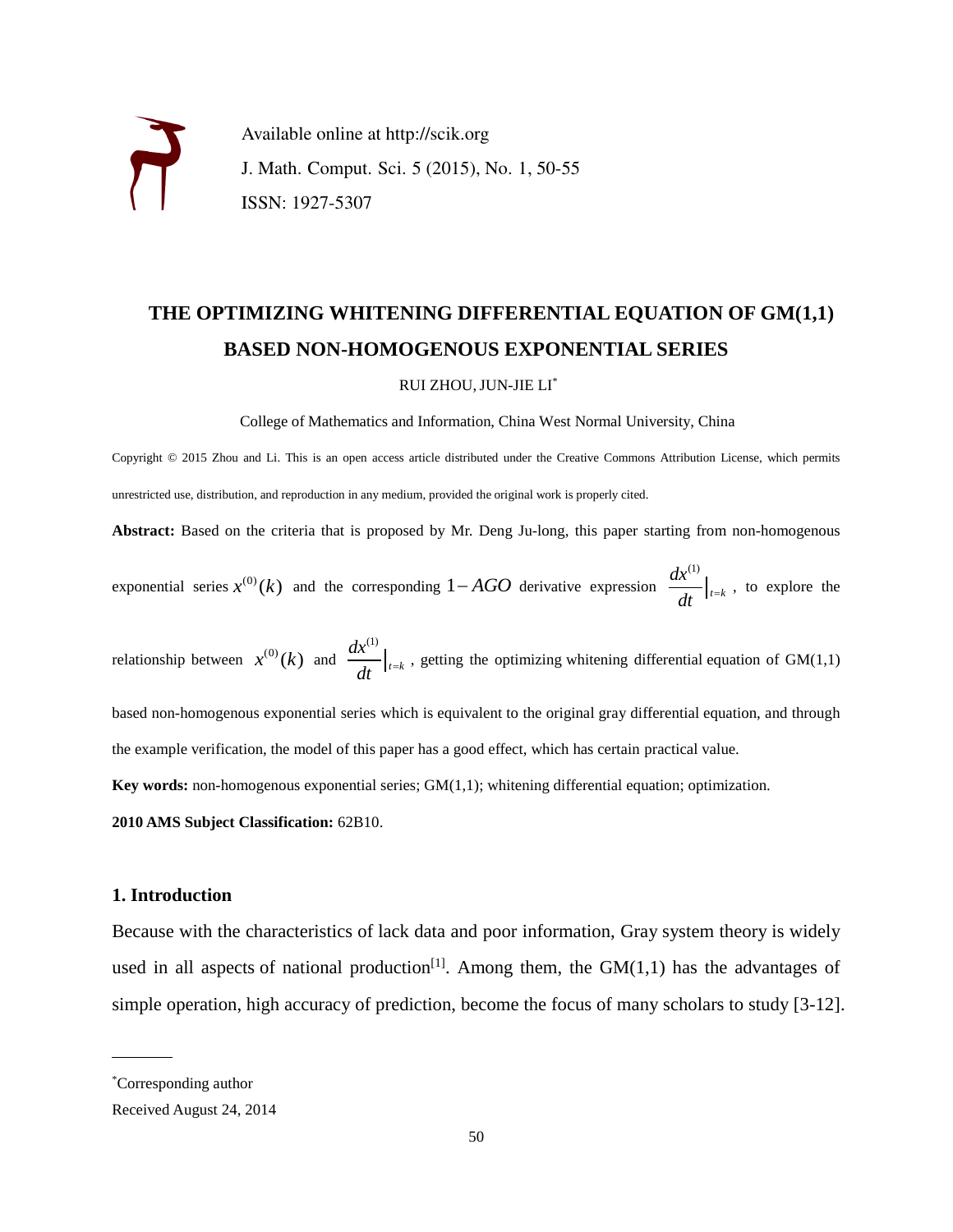,

But the founder of the grey system theory Mr. Deng Ju-long pointed out that in the reference [2]:  $GM(1,1)$  whitening differential equation itself, and all derived from the whitening differential equation, which is invalid when it has contradiction with the definition.

Based on this idea, this paper starting from non-homogenous exponential series  $x^{(0)}(k)$  and the

corresponding  $1 - AGO$  derivative expression (1)  $t = k$ *dx*  $\frac{d}{dt}\Big|_{t=k}$ , to explore the relationship between

 $x^{(0)}(k)$  and (1)  $t = k$ *dx*  $\frac{d}{dt}\Big|_{t=k}$ , getting the optimizing whitening differential equation of GM(1,1) based non-homogenous exponential series which is equivalent to the original gray differential equation.

# **2. Main Results**

# 2.1. To construct the new whitening differential equation

Let the once accumulated of non-homogenous exponential series  $x^{(0)}(k)$  is  $x^{(1)}(k)$ , and  $x^{(1)}(k) = Be^{Ak} + Ck + D(A \cdot B \cdot C \cdot D)$  is parameters; specially, when C=0,  $x^{(0)}(k)$  is a homogenous

exponential series), then  $x^{(0)}(k) = B(e^{A}-1)e^{A(k-1)} + C$ , among them ,  $A = \ln \frac{a^{(1)}x^{(0)}}{a^{(1)}x^{(0)}}$  $\ln \frac{\alpha^{(1)} x^{(0)}(k)}{\alpha^{(1)} x^{(0)}(k)}$  $(k-1)$  $A = \ln \frac{\alpha^{(1)} x^{(0)} (k)}{x^{(0)} (k)}$  $\frac{x^{(0)}(k)}{k}$  $\alpha$  $=\ln\frac{\theta}{\alpha}$  $\overline{a}$ ,

$$
B = \frac{\alpha^{(1)}x^{(0)}(k)}{(e^A - 1)^2 e^{A(t-2)}}
$$
\n
$$
C = x^{(0)}(k) - \frac{e^A \cdot \alpha^{(1)}x^{(0)}(k)}{e^A - 1}
$$
\n
$$
D = x^{(1)}(k) - k \cdot x^{(0)}(k) - \frac{k \cdot e^A \cdot \alpha^{(1)}x^{(0)}(k)}{e^A - 1} - \frac{e^{2A} \cdot \alpha^{(1)}x^{(0)}(k)}{(e^A - 1)^2}
$$
\n
$$
(\alpha^{(1)}x^{(0)}(k) = x^{(0)}(k) - x^{(0)}(k-1) = B(e^A - 1)^2 e^{A(k-2)}
$$

Theorem 1 If  $x^{(1)}(k) = Be^{Ak} + Ck + D(A, B, C, D)$  is parameters; specially, when C=0,  $x^{(0)}(k)$ is a homogenous exponential series), the whitening differential equation which match with original gray differential equation  $x^{(0)}(k) + ax^{(1)}(k) = b$  is  $\frac{e^{A} - 1}{4a^{A}} \frac{dx^{(1)}}{dt} + ax^{(1)}(k) = b + C(\frac{e^{A} - 1}{4a^{A}} - 1)$  $\frac{e^{A}-1}{4e^{A}}\cdot \frac{dx^{(1)}}{dt} + ax^{(1)}(k) = b + C(\frac{e^{A}-1}{4e^{A}})$  $\frac{e^{A}-1}{Ae^{A}}\cdot \frac{dx^{(1)}}{dt} + ax^{(1)}(k) = b + C(\frac{e^{A}-1}{Ae^{A}})$  $\frac{-1}{a^4}$   $\frac{dx^{(1)}}{dt} + ax^{(1)}(k) = b + C(\frac{e^A - 1}{4a^A} - 1)$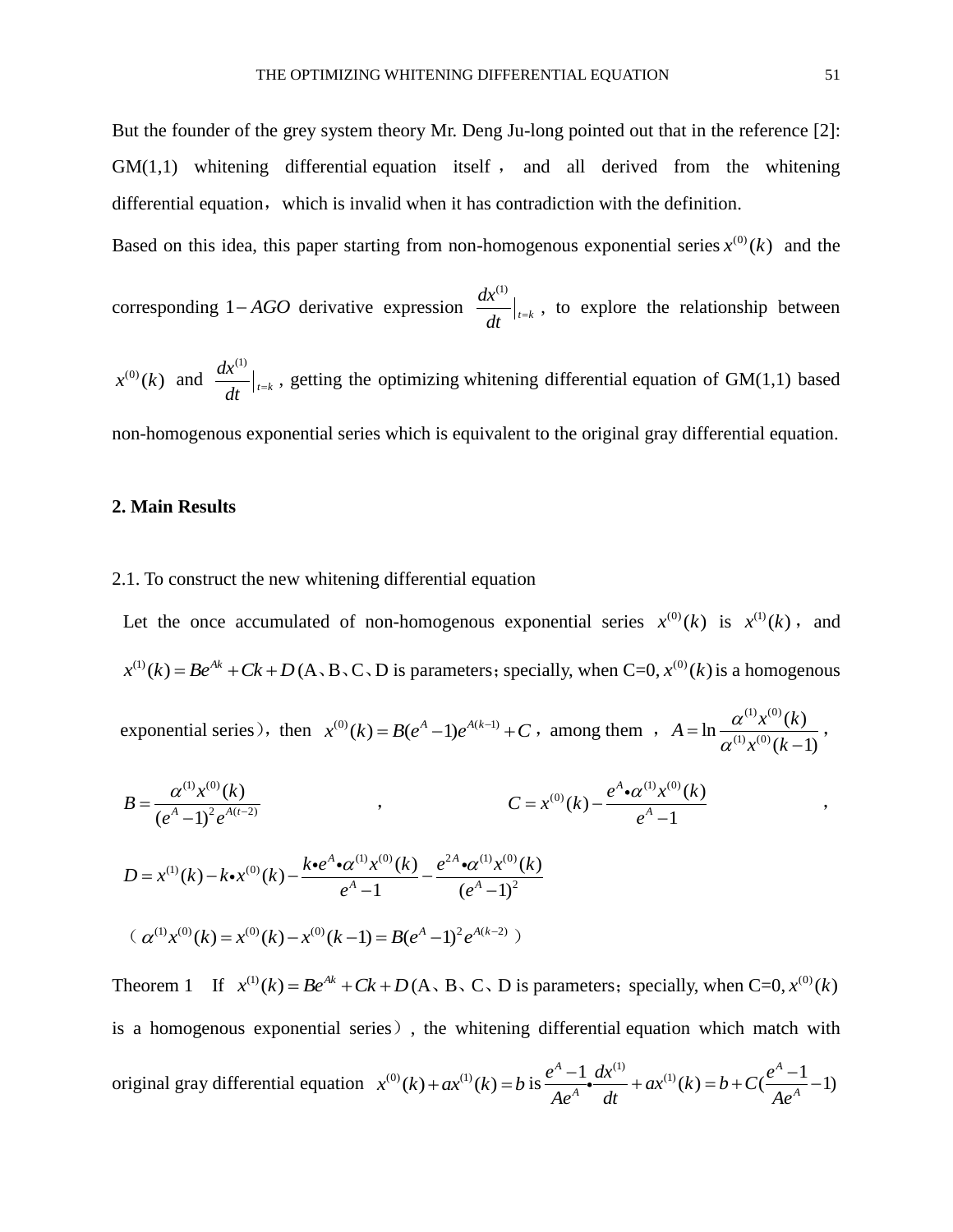Proof: Let  $x^{(1)}(k) = Be^{Ak} + Ck + D(A, B, C, D)$  is parameters),  $x^{(0)}(k) = Be^{A(k-1)}(e^A - 1) + C$ ,

then 
$$
\frac{dx^{(1)}(t)}{dt} = ABe^{At} + C
$$

Because the whitening differential equation match with the original gray differential equation,

that is 
$$
\frac{dx^{(1)}(t)}{dt} = x^{(0)}(k)
$$
,

Operate it:

$$
x^{(0)}(k) = \frac{e^{A}-1}{Ae^{A}} \cdot \frac{dx^{(1)}}{dt} - C(\frac{e^{A}-1}{Ae^{A}}-1) \dots (1),
$$

Let  $(1)$  into the original gray differential equation  $x^{(0)}(k) + ax^{(1)}(k) = b$  :  $\frac{A-1}{4a^A}$ **o**  $\frac{dx^{(1)}}{dt}$  –  $C(\frac{e^A-1}{4a^A}-1)$  +  $ax^{(1)}(k)$  $\frac{e^A - 1}{4e^A}$ **-**  $\frac{dx^{(1)}}{dt} - C(\frac{e^A - 1}{4e^A} - 1) + ax^{(1)}(k) = b$  $\frac{A^{A}-1}{Ae^{A}}\cdot \frac{dx^{(1)}}{dt} - C(\frac{e^{A}-1}{Ae^{A}})$  $\frac{-1}{a^A} dx^{(1)}$ <br> $\frac{dx^{(1)}}{dt} - C(\frac{e^A - 1}{4a^A} - 1) + ax^{(1)}(k) = b$  $A = 1 \, dx^{(1)}$   $a^A$  $\frac{-1}{2}dx^{(1)} + ax^{(1)}(k) = b + C(\frac{e^{A}-1}{2}-1)$ 

That is: 
$$
\frac{e^A - 1}{Ae^A} \cdot \frac{dx^{(1)}}{dt} + ax^{(1)}(k) = b + C(\frac{e^A - 1}{Ae^A} - 1)
$$

Theorem 2 Let  $x^{(0)} = \left\{ x^{(0)}(1), x^{(0)}(2), \dots, x^{(0)}(n) \right\}$  is a non-negative quasi smooth series,  $x^{(1)}$  is a once accumulation series of  $x^{(0)}$ , and  $x^{(1)}(t) = Ce^{At} + D$  (among them, A, C, D are parameters).

$$
\hat{a} = (a,b)^{T}, Y = \begin{pmatrix} x^{(0)}(2) \\ x^{(0)}(3) \\ \vdots \\ x^{(0)}(n) \end{pmatrix}, B = \begin{pmatrix} -x^{(1)}(2) & 1 \\ -x^{(1)}(3) & 1 \\ \vdots & \vdots \\ -x^{(1)}(n) & 1 \end{pmatrix}
$$
, then The least square parameter estimation series

of the gray differential equation  $x^{(0)}(k) + ax^{(1)}(k) = b$  meet the conditions:  $\hat{a} = (a,b)^T =$  $\left(\textit{B}^{T}\textit{B}\right)^{-1}\textit{B}^{T}\textit{Y} \; .$ 

(1) The continuous solutions of the new optimizing whitening differential equation are blutions of the new optim<br> $A^A - 1$ 

(1) The continuous solutions of the new optimizing whitenin  

$$
b + C\left(\frac{e^{A}-1}{Ae^{A}}-1\right)_{e^{\frac{-a(t-1)Ae^{A}}{e^{A}-1}}} + \frac{b + C\left(\frac{e^{A}-1}{Ae^{A}}-1\right)}{a};
$$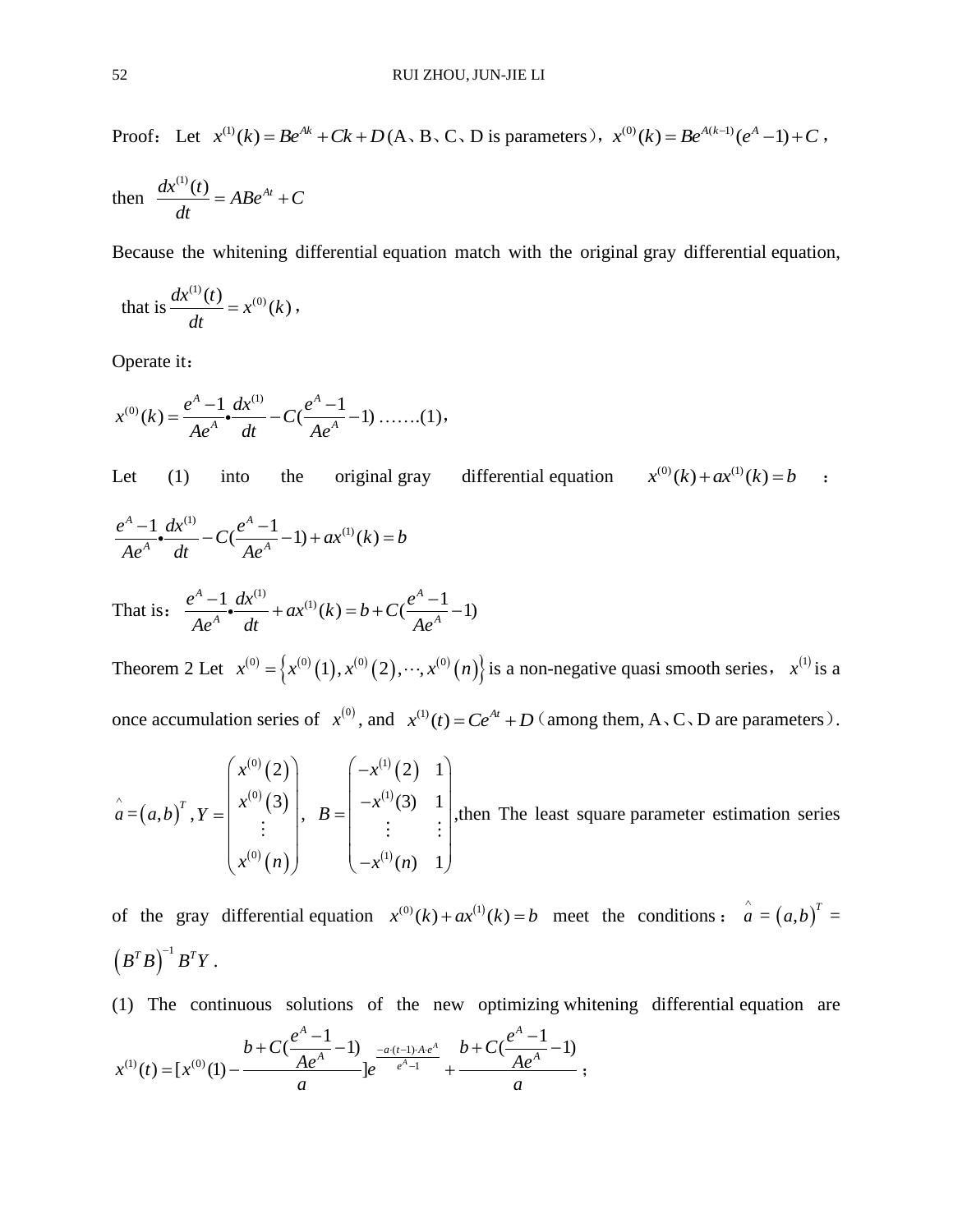(2) The discrete solution of the new optimizing whitening differential equation are  $\frac{(k-1)}{4}$ (2) The discrete solution of the new optimizing wh<br>  $b + C(\frac{e^{A}-1}{Ae^{A}}-1)$   $\frac{a(k-1)Ae^{A}}{e^{A}-1}$   $b + C(\frac{e^{A}-1}{Ae^{A}}-1)$  $(k) = [x^{(0)}(1) - \frac{b + C(\frac{e^{A}-1}{Ae^{A}}-1)}{a}]$ *A A* The *A*  $A - 1$  **A**  $A + 2$  **A**  $A + 3$  *A*  $A + 4$  *A A A A A A A A A A A A A A A A A A A A A A A A A* te solution of the new optimizin<br>  $b + C\left(\frac{e^{A}-1}{Ae^{A}}-1\right)_{e^{\frac{-a(k-1)Ae^{A}}{e^{A}-1}}} + \frac{b + C\left(\frac{e^{A}-1}{Ae^{A}}\right)}{e^{A}}$ (2) The discrete solution of the new optimized<br>  $x^{(1)}(k) = [x^{(0)}(1) - \frac{b + C(\frac{e^{A}-1}{Ae^{A}}-1)}{a}]e^{-\frac{a(k-1)Ae^{A}}{e^{A}-1}} + \frac{b + C(\frac{e^{A}-1}{Ae})}{a}$  $\frac{a^{A}-1}{Ae^{A}}-1$ )  $e^{-a\cdot(k-1)\cdot Ae^{A}} + \frac{b+C(\frac{e^{A}}{A})}{a}$ solution of the new optimizing whitening<br>+C( $\frac{e^{A}-1}{Ae^{A}}$ -1)  $\frac{-a(k-1)Ae^{A}}{Ae^{A-1}}$   $b+C(\frac{e^{A}-1}{Ae^{A}}-1)$  $= [x^{(0)}(1) - \frac{b + C(\frac{e^{A}-1}{Ae^{A}}-1)}{a}]e^{-\frac{a(k-1)Ae^{A}}{e^{A}-1}} + \frac{b + C(\frac{e^{A}-1}{Ae^{A}}-1)}{a}, \quad k = 2, 3, \dots$  among them, (0)  $(k) - \frac{e^{A} \cdot \alpha^{(1)} x^{(0)}(k)}{e^{A} - 1}$ *A*  $C = x^{(0)}(k) - \frac{e^{A} \cdot \alpha^{(1)} x^{(0)}(k)}{e^{A} - 1}$  $= x^{(0)}(k) - \frac{e^{A} \cdot \alpha^{(1)} x^{A}}{e^{A} -$ ;

- (3) The fitting data:  $x^{(0)}(k+1) = x^{(1)}(k+1) x^{(1)}(k)$ ,  $k = 2, 3, \dots$ ;
- 2.2. The example analysis

2. The example analysis<br> $x^{(0)}(k)$ =[2.718, 7.389, 20.086, 54.598, 148.41, 403.43, 1096.6] is a non-homogeneous high growth index series. Let original GM(1,1) model is Model 1 ,the optimization model in reference [13] is Model 2, the modeling method in this Model 3, to simulate the first six data of  $x^{(0)}(k)$ , and predict the last data.

|                         | Model 1   |          | Model 2   |          | Model 3   |          |
|-------------------------|-----------|----------|-----------|----------|-----------|----------|
| Real value              | Simulated | Relative | Simulated | Relative | Simulated | Relative |
|                         | value     | error    | value     | error    | value     | error    |
| 20.086                  | 16.4677   | 18.0142  | 20.8128   | 3.6158   | 20.0845   | 0.0074   |
| 54.598                  | 41.4978   | 23.9939  | 56.572    | 3.6156   | 54.6023   | 0.0078   |
| 148.41                  | 104.573   | 29.5380  | 153.7704  | 3.6119   | 148.3782  | 0.0214   |
| 403.43                  | 263.519   | 34.6805  | 417.9689  | 3.6038   | 402.9162  | 0.1274   |
| Average Relative errors | 26.5567   |          | 3.6124    |          | 0.0410    |          |
| Real value              | Predicted | Relative | Predicted | Relative | Predicted | Relative |
|                         | values    | error    | values    | error    | values    | error    |
| 1096.6                  | 1673.4    | 52.6     | 1136.096  | 3.6017   | 1095.734  | 0.0790   |

Table 1 Simulation and prediction accuracy comparison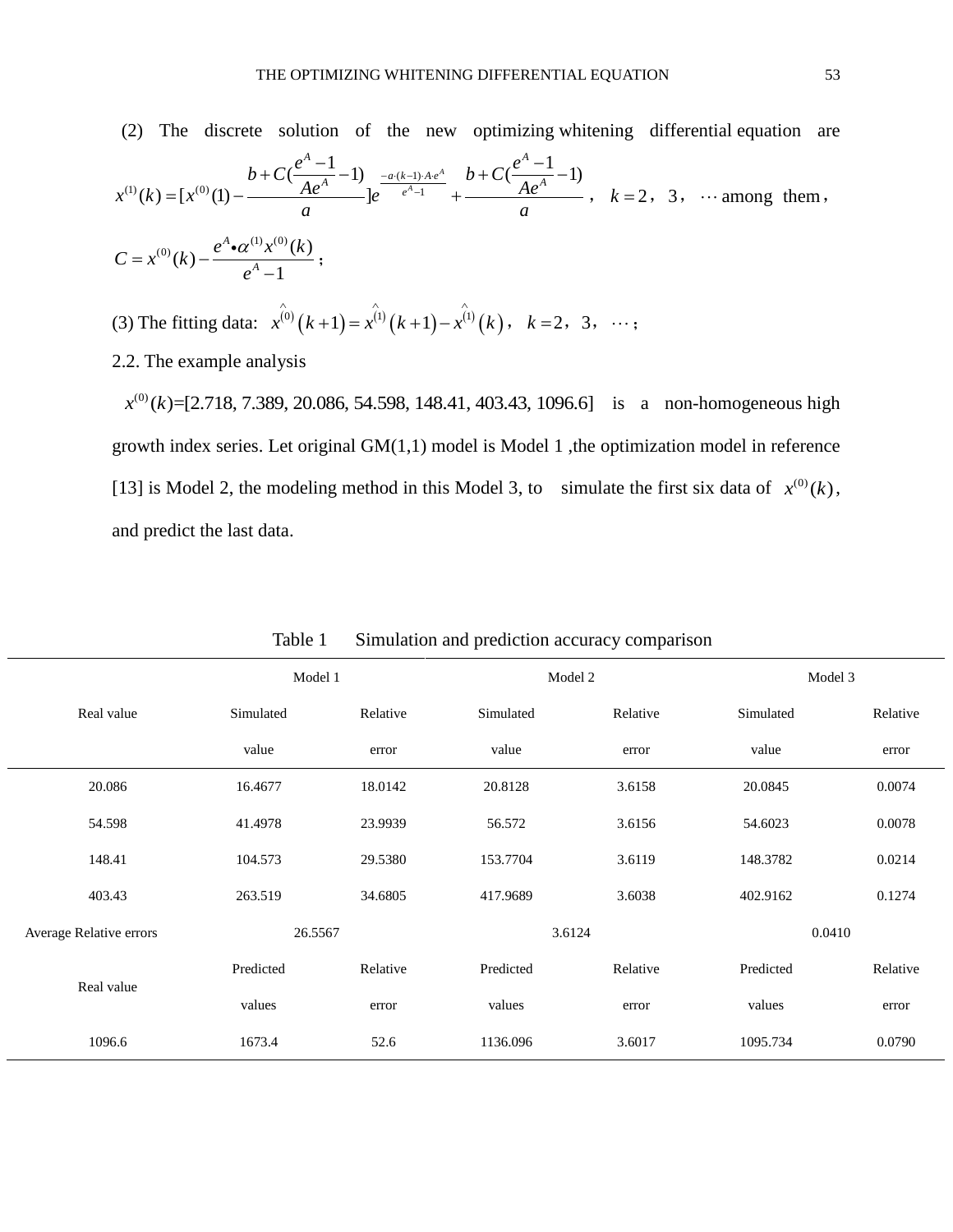From the Table 1, for the non-homogeneous high growth index series  $x^{(0)}(k)$ , the average relative errors of Model 1 is 26.5567%, even the Predicted relative errors is 52.6%, has lost the modeling value. The simulated and prediction precision of Model 2 has a greatly improved, which are  $3.6124\%$ ,  $3.6017\%$ , but it still can be optimization. The simulated error of Model3 only 0.041%, the predicted error just 0.079%. So, the Model 3 from this paper is the best.

## **3. Conclusion**

Based on the criteria:  $GM(1,1)$  whitening differential equation itself, and all derived from the whitening differential equation, which is invalid when it has contradiction with the definition, this paper starting from non-homogenous exponential series  $x^{(0)}(k)$ and the corresponding  $1 - AGO$  derivative expression (1)  $t = k$ *dx*  $\frac{d}{dt}\Big|_{t=k}$ , to explore the relationship between  $x^{(0)}(k)$  and (1)  $t = k$ *dx*  $\frac{d}{dt}\Big|_{t=k}$ , getting the optimizing whitening differential equation of GM(1,1) based

non-homogenous exponential series which is equivalent to the original gray differential equation, and through the example verification, the model of this paper has a good effect, which has certain practical value.

### **Conflict of Interests**

The author declares that there is no conflict of interests.

## **Acknowledgment**

This project is supported by Scientific Research Fund of SiChuan Provincial Education Department (12ZB147)